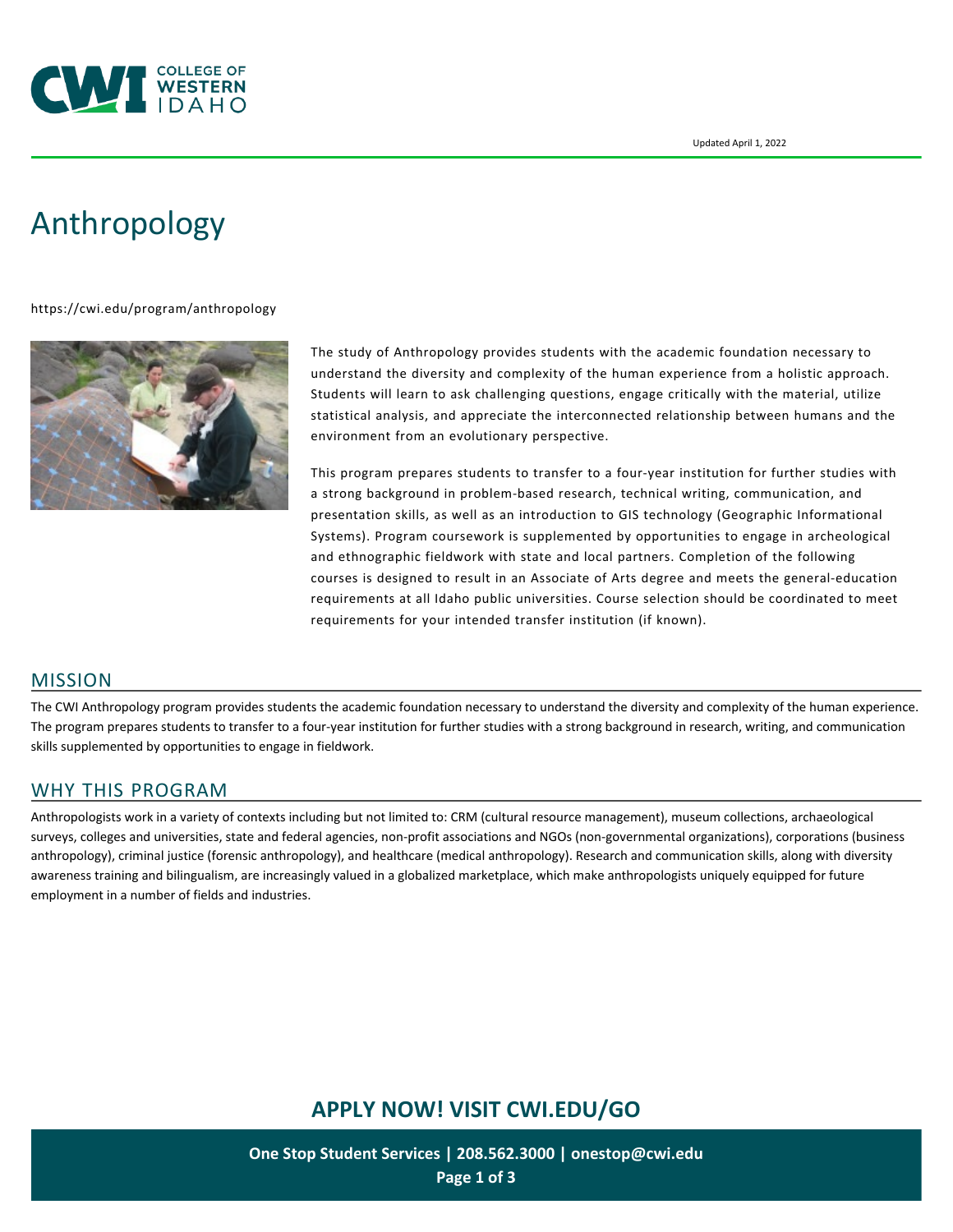

## WHAT YOU WILL LEARN TO DO

- Understand the field of anthropology through analysis and reflection on the discipline's sub-fields, history, methods and terminology
- Demonstrate conceptual and factual knowledge of the sub-fields, historical origins and conceptual frameworks used in anthropology
- Identify and analyze data in a variety of contexts associated with the field of anthropology
- Synthesize and present data and findings in a variety of written and oral formats
- Demonstrate awareness of the diversity of human behaviors from prehistory to the present
- Identify and analyze the diversity of the human response to environmental and economic changes
- Synthesize and present knowledge of the diversity of human behavior both spatially and contextually

#### STUDENT CLUBS



#### Anthropology Club

College of Western Idaho's Anthropology Club is a forum for students to explore anthropology and build meaningful relationships with others in the field. We sponsor speakers, field trips, interactive group events, and other opportunities that...

## ADDITIONAL OPPORTUNITIES

Both internships and field trip/field experiences are available to ANTH students, giving them a sense of what careers are available, as well as the excitement of anthropological and archeological research. Past students have attended the University of Idaho's Field School, visited archeological and anthropological sites in Idaho and Oregon, and experienced the Basque Museum.

[View Larger Story Map](https://cwi.maps.arcgis.com/apps/MapJournal/index.html?appid=7a7be9acd3ee460eb0b321e8bf97e755)

### DEGREES AND CERTIFICATES

Anthropology - Associate of Arts Degree, 24 Months Delivery Formats: In-Person, Hybrid, Online, Degree Fully Online

### CAREER INFORMATION

For further information on careers in Anthropology see: <http://www.aaanet.org/profdev/careers>

# **APPLY NOW! VISIT [CWI.EDU/GO](http://cwi.edu/go)**

**One Stop Student Services | 208.562.3000 | [onestop@cwi.edu](mailto:onestop@cwi.edu) Page 2 of 3**